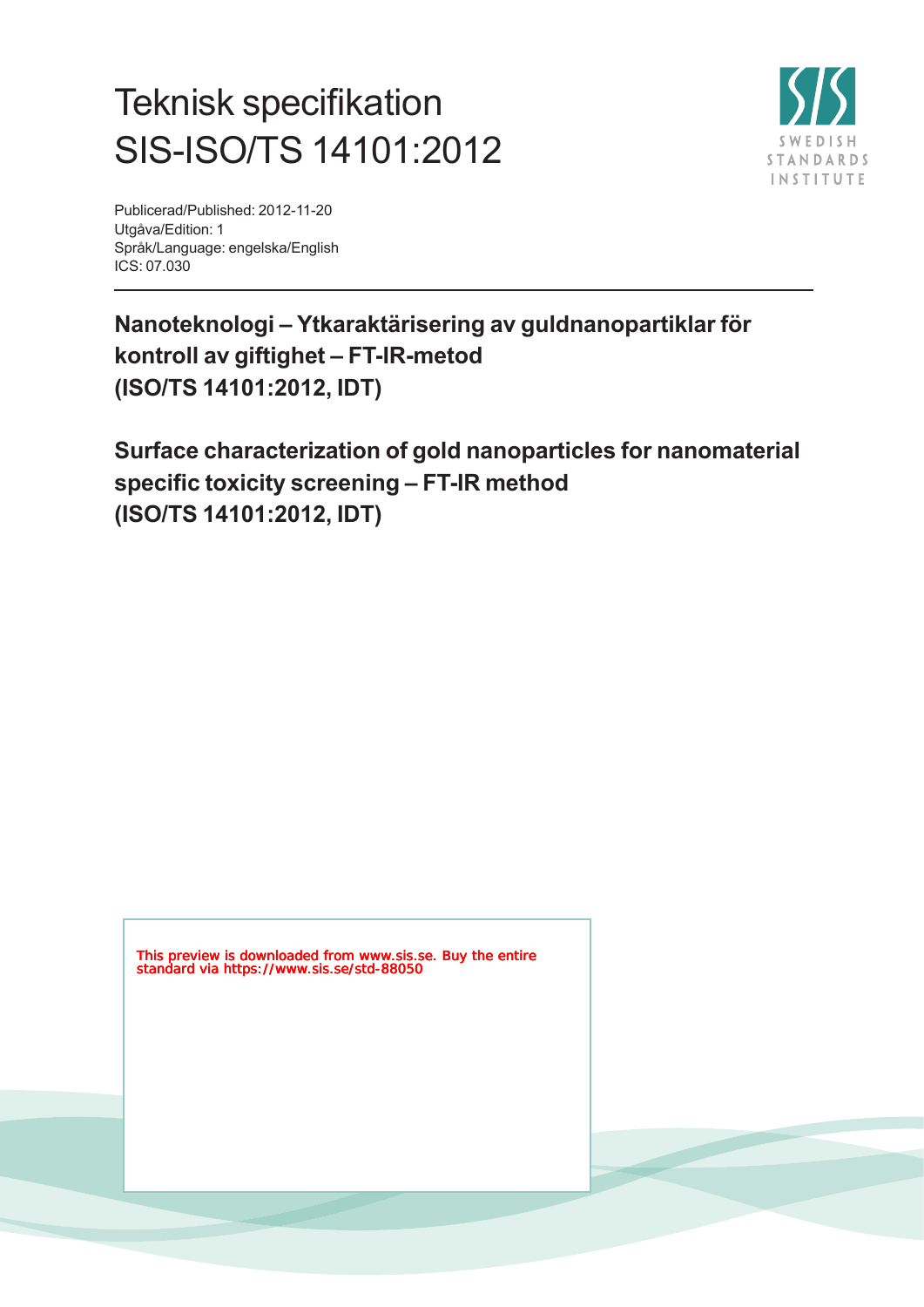# Standarder får världen att fungera

*SIS (Swedish Standards Institute) är en fristående ideell förening med medlemmar från både privat och offentlig sektor. Vi är en del av det europeiska och globala nätverk som utarbetar internationella standarder. Standarder är dokumenterad kunskap utvecklad av framstående aktörer inom industri, näringsliv och samhälle och befrämjar handel över gränser, bidrar till att processer och produkter blir säkrare samt effektiviserar din verksamhet.* 

#### **Delta och påverka**

Som medlem i SIS har du möjlighet att påverka framtida standarder inom ditt område på nationell, europeisk och global nivå. Du får samtidigt tillgång till tidig information om utvecklingen inom din bransch.

#### **Ta del av det färdiga arbetet**

Vi erbjuder våra kunder allt som rör standarder och deras tillämpning. Hos oss kan du köpa alla publikationer du behöver – allt från enskilda standarder, tekniska rapporter och standardpaket till handböcker och onlinetjänster. Genom vår webbtjänst e-nav får du tillgång till ett lättnavigerat bibliotek där alla standarder som är aktuella för ditt företag finns tillgängliga. Standarder och handböcker är källor till kunskap. Vi säljer dem.

#### **Utveckla din kompetens och lyckas bättre i ditt arbete**

Hos SIS kan du gå öppna eller företagsinterna utbildningar kring innehåll och tillämpning av standarder. Genom vår närhet till den internationella utvecklingen och ISO får du rätt kunskap i rätt tid, direkt från källan. Med vår kunskap om standarders möjligheter hjälper vi våra kunder att skapa verklig nytta och lönsamhet i sina verksamheter.

**Vill du veta mer om SIS eller hur standarder kan effektivisera din verksamhet är du välkommen in på www.sis.se eller ta kontakt med oss på tel 08-555 523 00.**

# Standards make the world go round

*SIS (Swedish Standards Institute) is an independent non-profit organisation with members from both the private and public sectors. We are part of the European and global network that draws up international standards. Standards consist of documented knowledge developed by prominent actors within the industry, business world and society. They promote cross-border trade, they help to make processes and products safer and they streamline your organisation.*

#### **Take part and have influence**

As a member of SIS you will have the possibility to participate in standardization activities on national, European and global level. The membership in SIS will give you the opportunity to influence future standards and gain access to early stage information about developments within your field.

#### **Get to know the finished work**

We offer our customers everything in connection with standards and their application. You can purchase all the publications you need from us - everything from individual standards, technical reports and standard packages through to manuals and online services. Our web service e-nav gives you access to an easy-to-navigate library where all standards that are relevant to your company are available. Standards and manuals are sources of knowledge. We sell them.

#### **Increase understanding and improve perception**

With SIS you can undergo either shared or in-house training in the content and application of standards. Thanks to our proximity to international development and ISO you receive the right knowledge at the right time, direct from the source. With our knowledge about the potential of standards, we assist our customers in creating tangible benefit and profitability in their organisations.

**If you want to know more about SIS, or how standards can streamline your organisation, please visit www.sis.se or contact us on phone +46 (0)8-555 523 00**



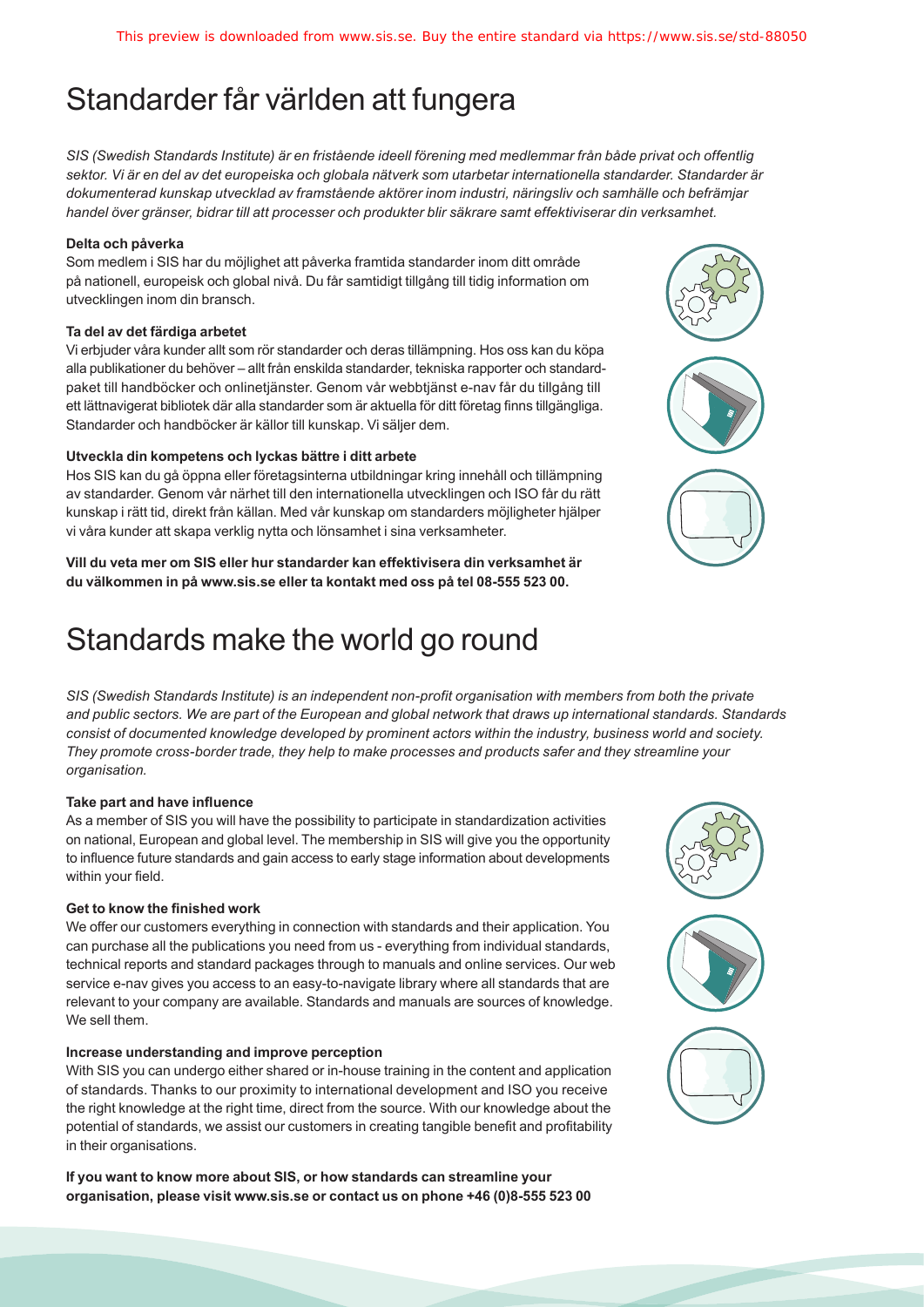Denna tekniska specifikation är inte en svensk standard. Detta dokument innehåller den engelska språkversionen av ISO/TS 14101:2012.

This Technical Specification is not a Swedish Standard. This document contains the English version of ISO/TS 14101:2012.

© Copyright/Upphovsrätten till denna produkt tillhör SIS, Swedish Standards Institute, Stockholm, Sverige. Användningen av denna produkt regleras av slutanvändarlicensen som återfinns i denna produkt, se standardens sista sidor.

© Copyright SIS, Swedish Standards Institute, Stockholm, Sweden. All rights reserved. The use of this product is governed by the end-user licence for this product. You will find the licence in the end of this document.

*Upplysningar om sakinnehållet i detta dokument lämnas av SIS, Swedish Standards Institute, telefon 08-555 520 00. Standarder kan beställas hos SIS Förlag AB som även lämnar allmänna upplysningar om nationell och internationell standard.*

*Information about the content of this document is available from the SIS. Swedish Standards Institute. telephone +46 8 555 520 00. Standards may be ordered from SIS Förlag AB, who can also provide general information about national and international standards.*

Dokumentet är framtaget av kommittén för Miljö, hälsa och säkerhet, SIS/TK 516/AG 3.

Har du synpunkter på innehållet i det här dokumentet, vill du delta i ett kommande revideringsarbete eller vara med och ta fram standarder inom området? Gå in på www.sis.se - där hittar du mer information.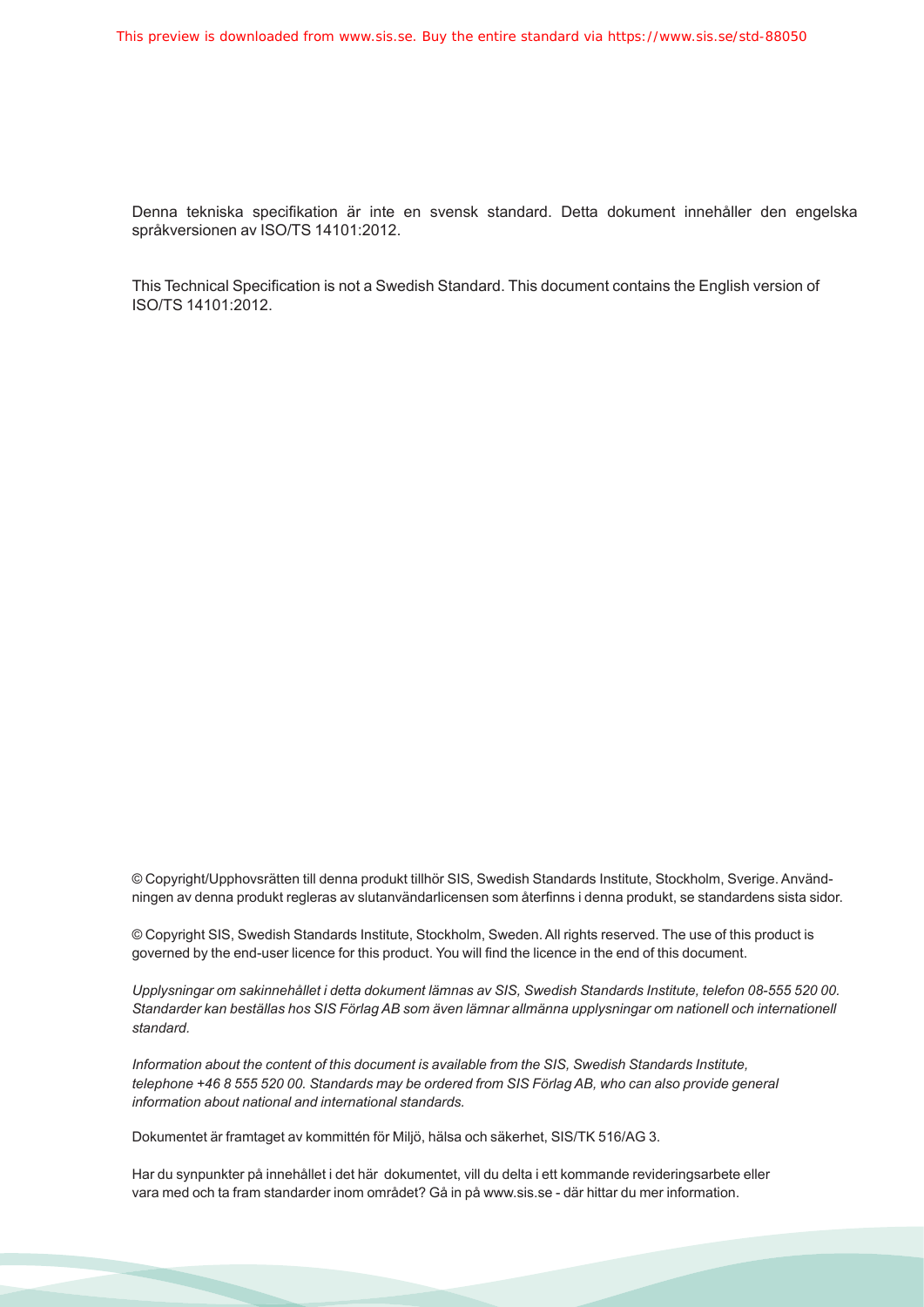This preview is downloaded from www.sis.se. Buy the entire standard via https://www.sis.se/std-88050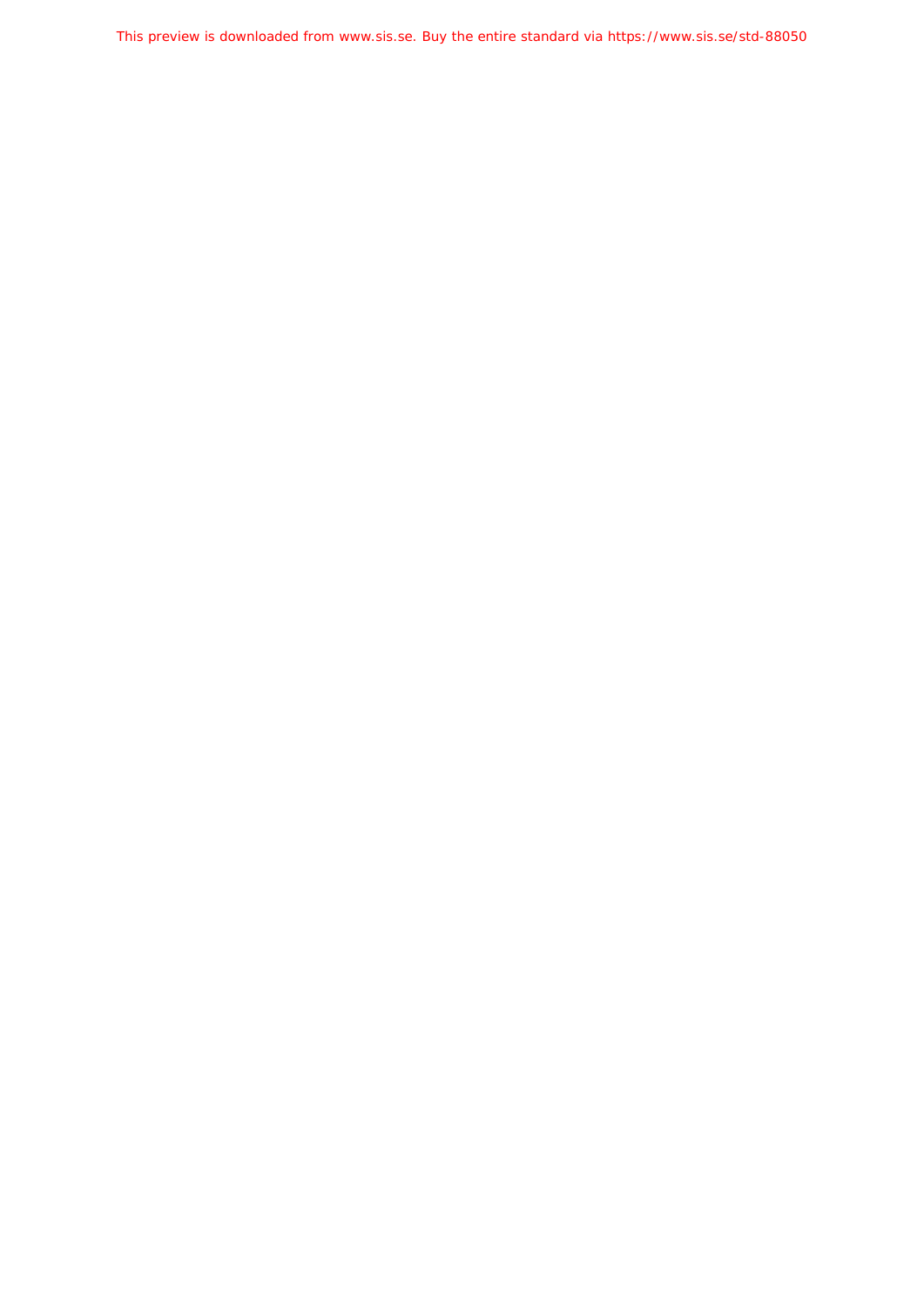# **Contents**

| 1<br>2<br>3<br>4<br>Sample preparation mode <b>Exercise According to the Contract of According Contract and S</b><br>5<br>5.1<br>5.2<br>5.3<br>FT-IR measurement procedure <b>Example 2018</b> 7<br>6<br>6.1<br>6.2<br>6.3<br>6.4<br>6.5<br>LOD and LOQ determination<br>6.6<br>6.7<br>$\overline{7}$<br>Degrees of ligand exchange <b>Exchange 22</b><br>7.1<br>7.2<br>Annex A (informative) Case study for validation of ligand exchange <b>manually and any 15</b><br>Annex B (informative) Case study for qualitative measurement of biochemical moieties binding to<br>the AuNP surface <b><i>ITTEL</i> 17</b><br>Annex C (informative) Selection guide for window materials <b>Materials</b> 20<br>Bibliography 21 |  |  |
|--------------------------------------------------------------------------------------------------------------------------------------------------------------------------------------------------------------------------------------------------------------------------------------------------------------------------------------------------------------------------------------------------------------------------------------------------------------------------------------------------------------------------------------------------------------------------------------------------------------------------------------------------------------------------------------------------------------------------|--|--|
| Application examples <b>Manufacture 2018</b> 12                                                                                                                                                                                                                                                                                                                                                                                                                                                                                                                                                                                                                                                                          |  |  |
|                                                                                                                                                                                                                                                                                                                                                                                                                                                                                                                                                                                                                                                                                                                          |  |  |
|                                                                                                                                                                                                                                                                                                                                                                                                                                                                                                                                                                                                                                                                                                                          |  |  |
|                                                                                                                                                                                                                                                                                                                                                                                                                                                                                                                                                                                                                                                                                                                          |  |  |
|                                                                                                                                                                                                                                                                                                                                                                                                                                                                                                                                                                                                                                                                                                                          |  |  |
|                                                                                                                                                                                                                                                                                                                                                                                                                                                                                                                                                                                                                                                                                                                          |  |  |
|                                                                                                                                                                                                                                                                                                                                                                                                                                                                                                                                                                                                                                                                                                                          |  |  |
|                                                                                                                                                                                                                                                                                                                                                                                                                                                                                                                                                                                                                                                                                                                          |  |  |
|                                                                                                                                                                                                                                                                                                                                                                                                                                                                                                                                                                                                                                                                                                                          |  |  |
|                                                                                                                                                                                                                                                                                                                                                                                                                                                                                                                                                                                                                                                                                                                          |  |  |
|                                                                                                                                                                                                                                                                                                                                                                                                                                                                                                                                                                                                                                                                                                                          |  |  |
|                                                                                                                                                                                                                                                                                                                                                                                                                                                                                                                                                                                                                                                                                                                          |  |  |

Page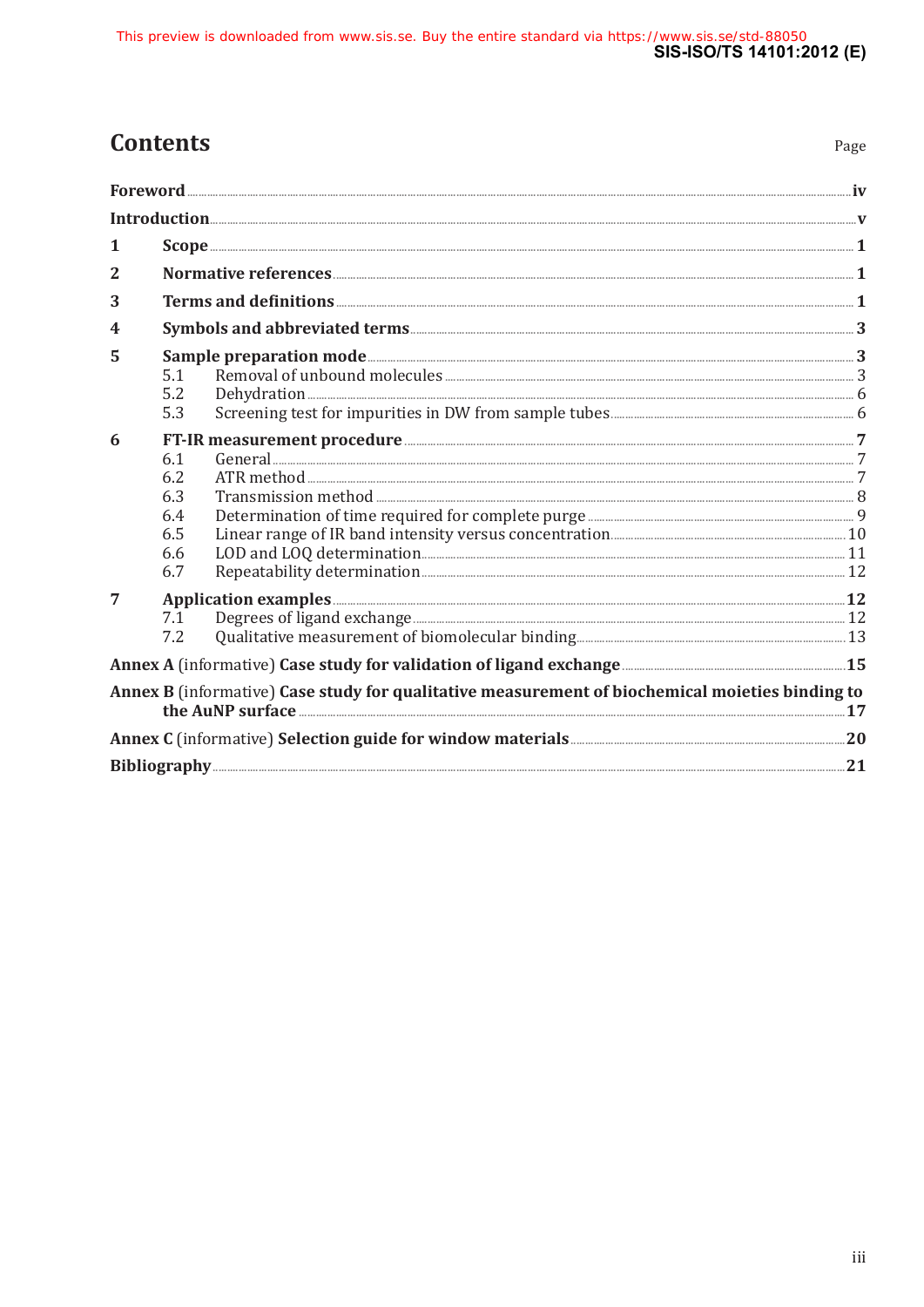# <span id="page-5-0"></span>**Foreword**

ISO (the International Organization for Standardization) is a worldwide federation of national standards bodies (ISO member bodies). The work of preparing International Standards is normally carried out through ISO technical committees. Each member body interested in a subject for which a technical committee has been established has the right to be represented on that committee. International organizations, governmental and non-governmental, in liaison with ISO, also take part in the work. ISO collaborates closely with the International Electrotechnical Commission (IEC) on all matters of electrotechnical standardization.

International Standards are drafted in accordance with the rules given in the ISO/IEC Directives, Part 2.

The main task of technical committees is to prepare International Standards. Draft International Standards adopted by the technical committees are circulated to the member bodies for voting. Publication as an International Standard requires approval by at least 75 % of the member bodies casting a vote.

In other circumstances, particularly when there is an urgent market requirement for such documents, a technical committee may decide to publish other types of document:

- an ISO Publicly Available Specification (ISO/PAS) represents an agreement between technical experts in an ISO working group and is accepted for publication if it is approved by more than 50 % of the members of the parent committee casting a vote;
- an ISO Technical Specification (ISO/TS) represents an agreement between the members of a technical committee and is accepted for publication if it is approved by 2/3 of the members of the committee casting a vote.

An ISO/PAS or ISO/TS is reviewed after three years in order to decide whether it will be confirmed for a further three years, revised to become an International Standard, or withdrawn. If the ISO/PAS or ISO/TS is confirmed, it is reviewed again after a further three years, at which time it must either be transformed into an International Standard or be withdrawn.

Attention is drawn to the possibility that some of the elements of this document may be the subject of patent rights. ISO shall not be held responsible for identifying any or all such patent rights.

ISO/TS 14101 was prepared by Technical Committee ISO/TC 229, *Nanotechnologies*.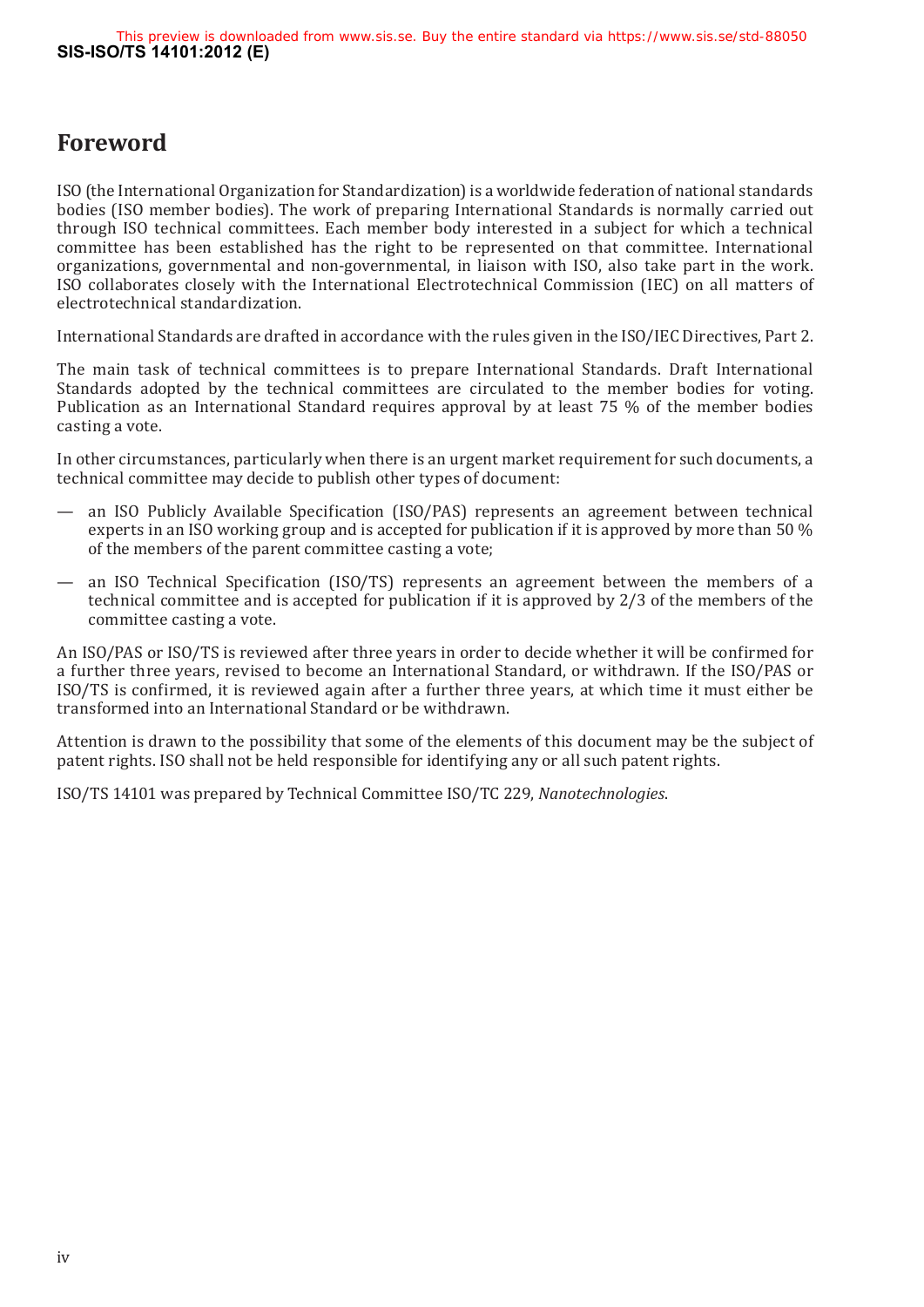# <span id="page-6-0"></span>**Introduction**

Gold nanoparticles (AuNPs) can be controlled with regard to size, shape and surface ligands, making them ideal for the study of relationships between their physicochemical properties and cytotoxicity on living bodies[1][2][3]. Among the various properties of AuNPs, surface ligand characteristics, such as the chemical composition, molecular structure and quantity of bound molecules, were found to play an important role in determining the behaviour of AuNPs, e.g. the degree of aggregation or agglomeration in solution, binding with biomolecules in cell culture media and cytotoxicity to living cells[4][5][6][7][8][9] [10][11][12]. On the other hand, surface ligand modification is not always successful in the synthesis step, and the degree of ligand exchange should be identified prior to the property specific cytotoxicity test of AuNPs in order to obtain reliable and consistent results.

FT-IR (Fourier transform infrared) absorption spectroscopy is one of the most useful tools of NP surface ligand identification and quantification. By using the FT-IR method, the structures and relative quantities of ligand molecules bound to NP surfaces can be analysed[13][14][15][16][17][18][19][20]. However, the low concentrations and aqueous environment of synthesized AuNPs will complicate the interpretation of measurement results. Low concentrations of AuNPs result in small absorbance values, which can easily be influenced by background noise or the absorbance of trace impurities. Since cytotoxicity tests are performed in aqueous environments, we should analyse what is on the surface of AuNP in aqueous solutions if we want to study the effect of the surface characteristics on cytotoxicity of AuNPs. However, water molecules strongly absorb IR light over a wide frequency range, disabling IR absorption analysis on the solutes in very low concentrations. It is necessary to develop measurement guidelines by which the above issues can be minimized. In this project, we seek to develop a Technical Specification (TS) for the observation of chemical moieties bound to the synthetic AuNP in the form of dehydrated films, which can deliver the information about the molecular species bound to AuNPs when they were in aqueous solutions. Although the standardization of FT-IR measurement procedures will be the basis for this Technical Specification, a great deal of weight will also be given to the sample preparation procedure for correct FT-IR analysis.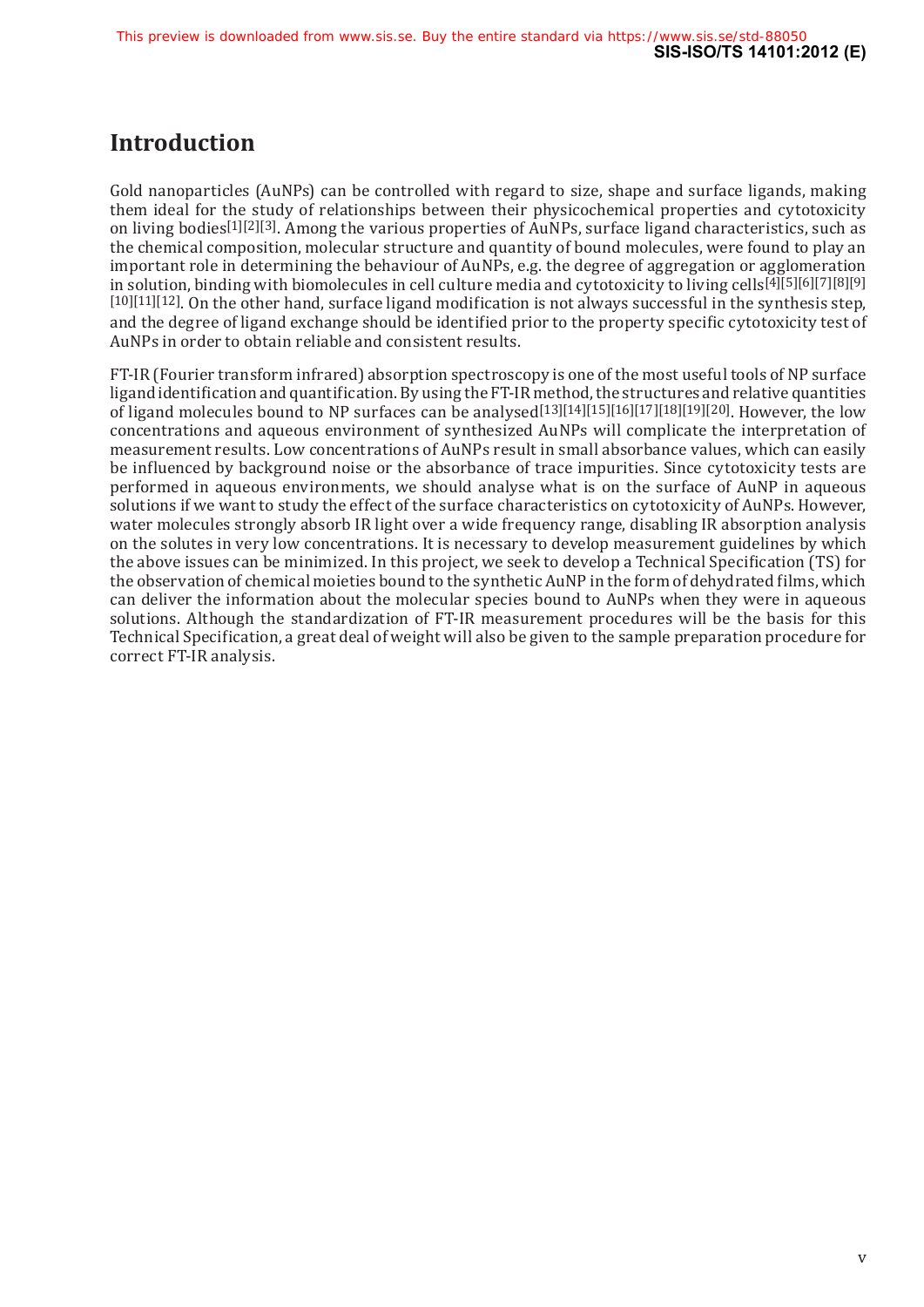**SIS-ISO/TS 14101:2012 (E)** This preview is downloaded from www.sis.se. Buy the entire standard via https://www.sis.se/std-88050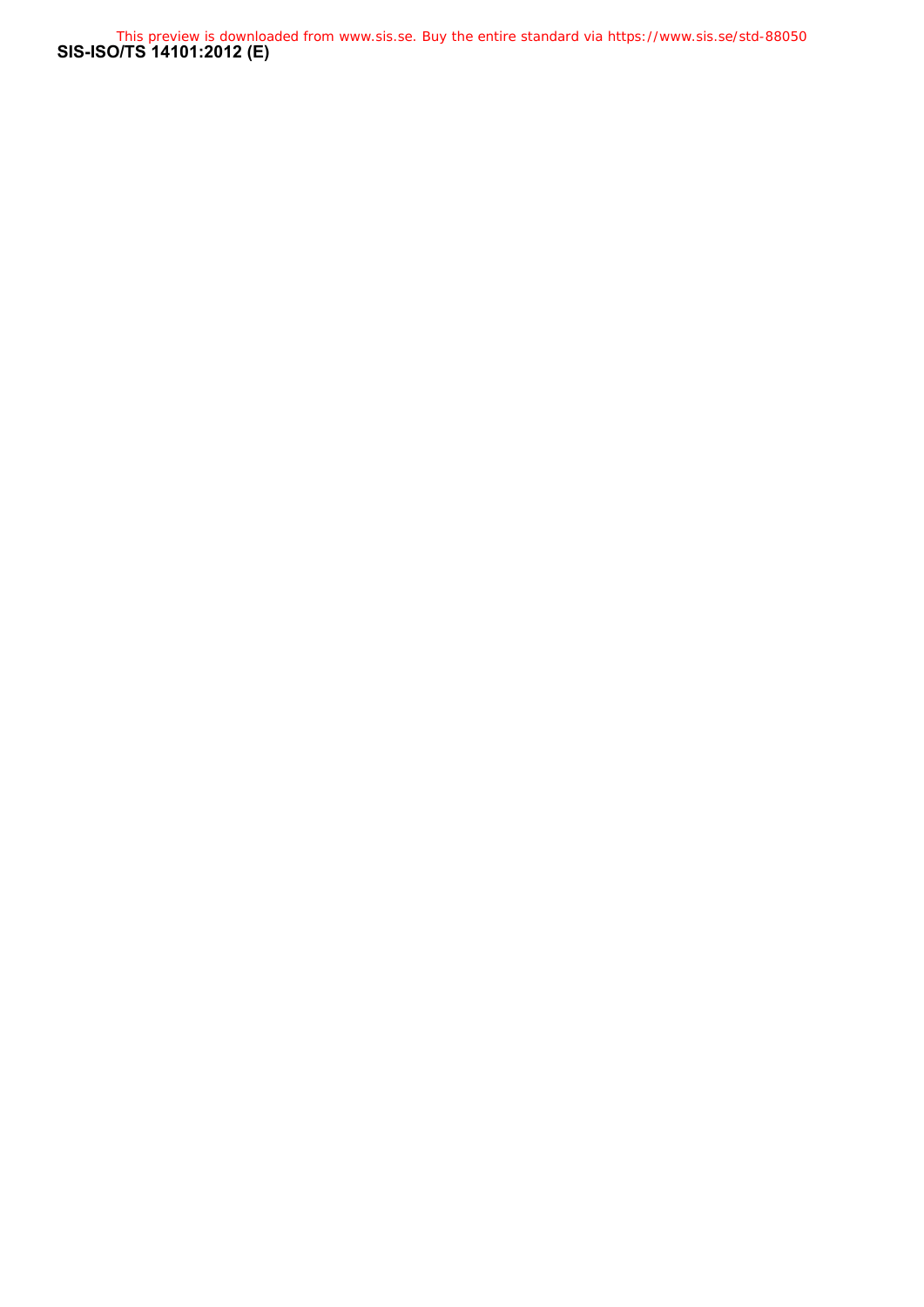# <span id="page-8-0"></span>**Surface characterization of gold nanoparticles for nanomaterial specific toxicity screening: FT-IR method**

# **1 Scope**

This Technical Specification provides guidelines for the identification of the surface bound molecules using FT-IR of dehydrated gold nanoparticle (AuNPs) films both before and after nanomaterial (NM) cytotoxicity testing.

NOTE 1 AuNPs may have surface bound ligands prior to testing and may be additionally covered (or coated) with organic- or bio-molecules during the cytotoxicity test.

NOTE 2 Nucleic acids, amino acids, lipids or membrane components binding to AuNPs can be observed by FT-IR spectroscopy by detection of absorption bands corresponding to phosphodiester, amine or lipid, respectively, although the type of nucleic acids, proteins or lipid cannot be identified in detail based on IR spectra.

### **2 Normative references**

The following referenced documents are indispensable for the application of this document. For dated references, only the edition cited applies. For undated references, the latest edition of the referenced document (including any amendment) applies.

ISO/TS 27687, *Nanotechnologies — Terminology and definitions for nano-objects — Nanoparticle, nanofibre and nanoplate*

# **3 Terms and definitions**

For the purposes of this document, the terms and definitions given in ISO/TS 27687 and the following apply.

#### **3.1**

# **attenuated total reflection mode**

### **ATR Mode**

instrumental mode of operation in which the incident angle of IR light on the crystal is adjusted to be higher than the critical angle

NOTE The light is completely reflected by the upper surface of the crystal, and the intensity of the light is attenuated through absorption by materials covering the upper surface of the crystal. The frequency of IR light absorbed is used to identify the absorbed chemical moiety, and the fraction of light that is absorbed is used to quantitate the amount of that moiety present.

#### **3.2**

### **dialysis**

process by which small molecules or ions diffuse through a membrane, thus causing their separation from larger molecules in solution and from suspended matter

#### [ISO 6107-2:2006, definition 38]

#### **3.3**

#### **Fourier transform infrared spectroscopy FT-IR**

analytical chemical technique based on absorption of infrared radiation by chemical moieties in the specimen, used to identify and quantitate the absorbing chemical moieties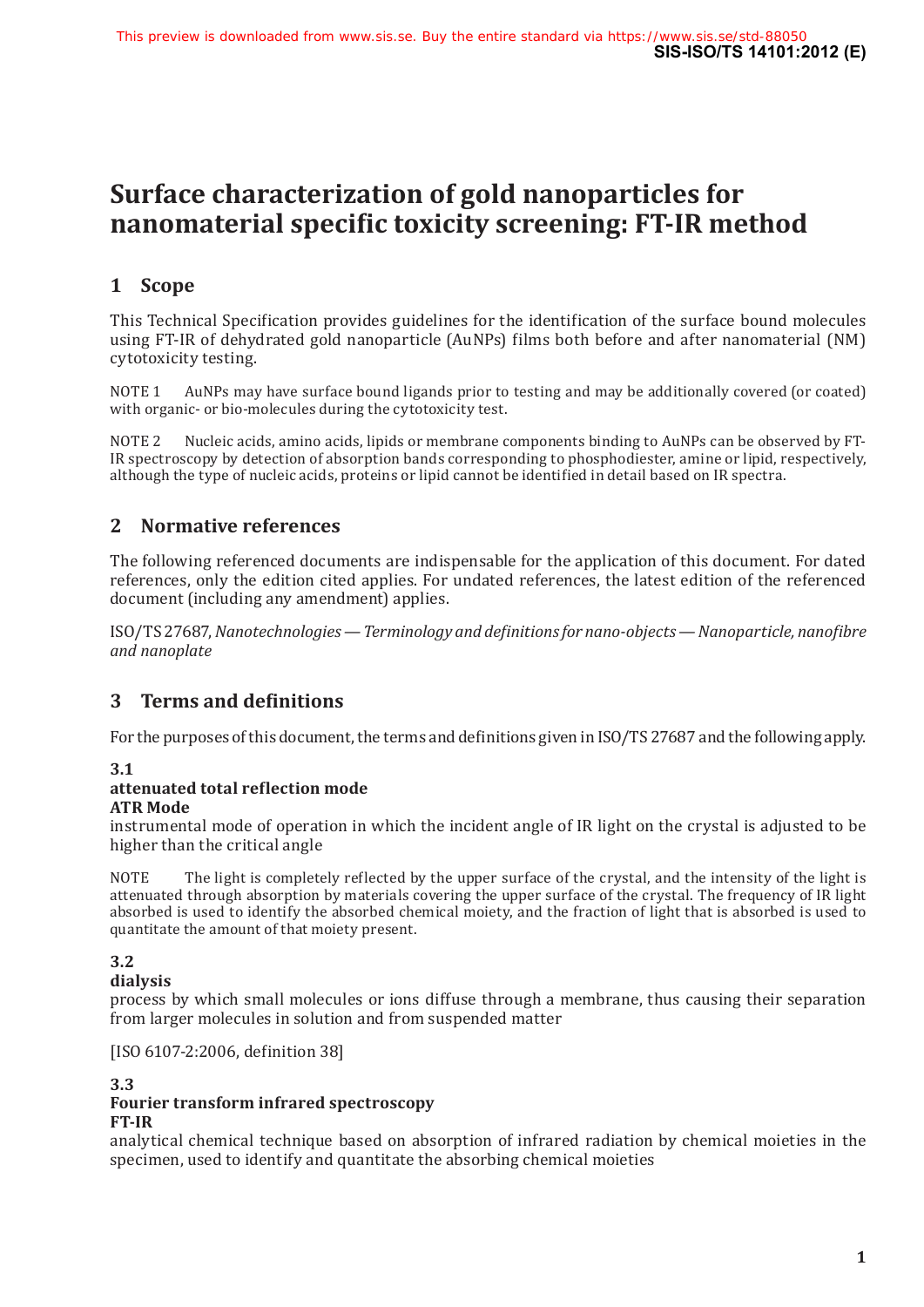#### **3.4 limit of detection LOD**

measured quantity value, obtained by a given measurement procedure, for which the probability of falsely claiming the absence of a component in a material is β, given a probability α of falsely claiming its presence

NOTE 1 Adapted from ISO/IEC Guide 99:2007, definition 4.18.

NOTE 2 LOD may be determined as 2,776 times the standard deviation of the measurements of 5 replicate blanks under conditions of repeatability with IUPAC recommended values of 0,05 for both  $\alpha$  and  $\beta$ .

NOTE 3 See also ISO 17191.

#### **3.5 limit of quantification LOQ**

lowest value of an analyte that can be determined with an acceptable level of accuracy and precision

NOTE 1 LOO may be determined as 10 times the standard deviation of the photometric noise, which will give relative precision  $\sigma_A/A \leq 10\%$  for the minimum signal level A.

NOTE 2 See Reference [24].

#### **3.6**

### **molecular weight cut-off value**

#### **MWCO**

molecular weight of solute that is retained by more than 90 % after 16 h dialysis

NOTE See References [25] and [26].

#### **3.7**

#### **nano-object**

material with one, two or three external dimensions in the nanoscale

[ISO/TS 27687:2008, definition 2.2]

NOTE Generic term for all discrete nanoscale objects.

# **3.8**

#### **nanoparticle NP**

nano-object with all three external dimensions in the nanoscale

[ISO/TS 27687:2008, definition 4.1]

NOTE If the lengths of the longest to the shortest axes of the nano-object differ significantly (typically by more than three times), the terms nanorods or nanoplate are intended to be used instead of the term nanoparticle.

#### **3.9**

#### **nanoscale**

size range from approximately 1 nm to 100 nm

[ISO/TS 27687:2008, definition 2.1]

NOTE 1 Properties that are not extrapolations from a larger size will typically, but not exclusively, be exhibited in this size range. For such properties the size limits are considered approximate.

NOTE 2 The lower limit in this definition (approximately 1 nm) is introduced to avoid single and small groups of atoms from being designated as nano-objects or elements of nanostructures, which might be implied by the absence of a lower limit.